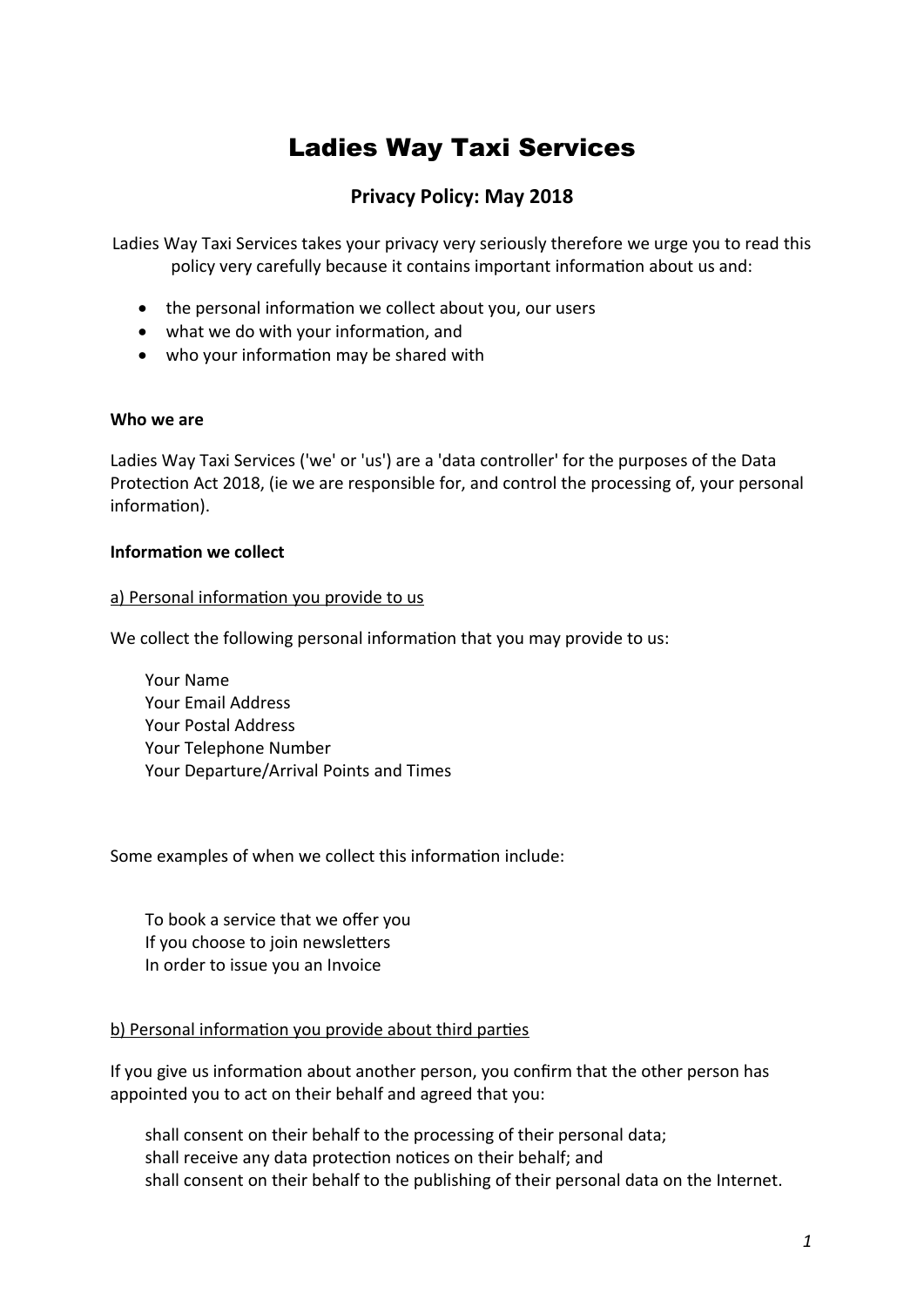#### c) Cookies and similar technologies

A cookie is a small text file which is placed onto your computer or electronic device when you access our website. Similar technologies include web beacons, action tags, local shared objects ('flash cookies') and single-pixel gifs. Such technologies can be used to track users' actions and activities, and to store information about them. We may use these cookies and/ or similar technologies on our Website.

For example we may use cookies to monitor and/or collect the following information:

How many times a user visits our Website Which pages are visited on our Website Login details (If applicable) on our Website

This information helps us to build a profile of our users. Some of this information may be aggregated or statistical, which means that we will not be able to identify you individually.

You can set your browser not to accept cookies and the websites below tell you how to remove cookies from your browser. However, some of our website features may not function as a result.

For further information on cookies generally visit www.aboutcookies.org or www.allaboutcookies.org.

#### **How we use the information we collect**

We collect information about our users for the following purposes:

Making a Booking **Accounting** Marketing General Statistical Analysis

#### **Who your information may be shared with**

We may share your information with:

Law enforcement agencies in connection with any investigation to help prevent unlawful activity

Our Drivers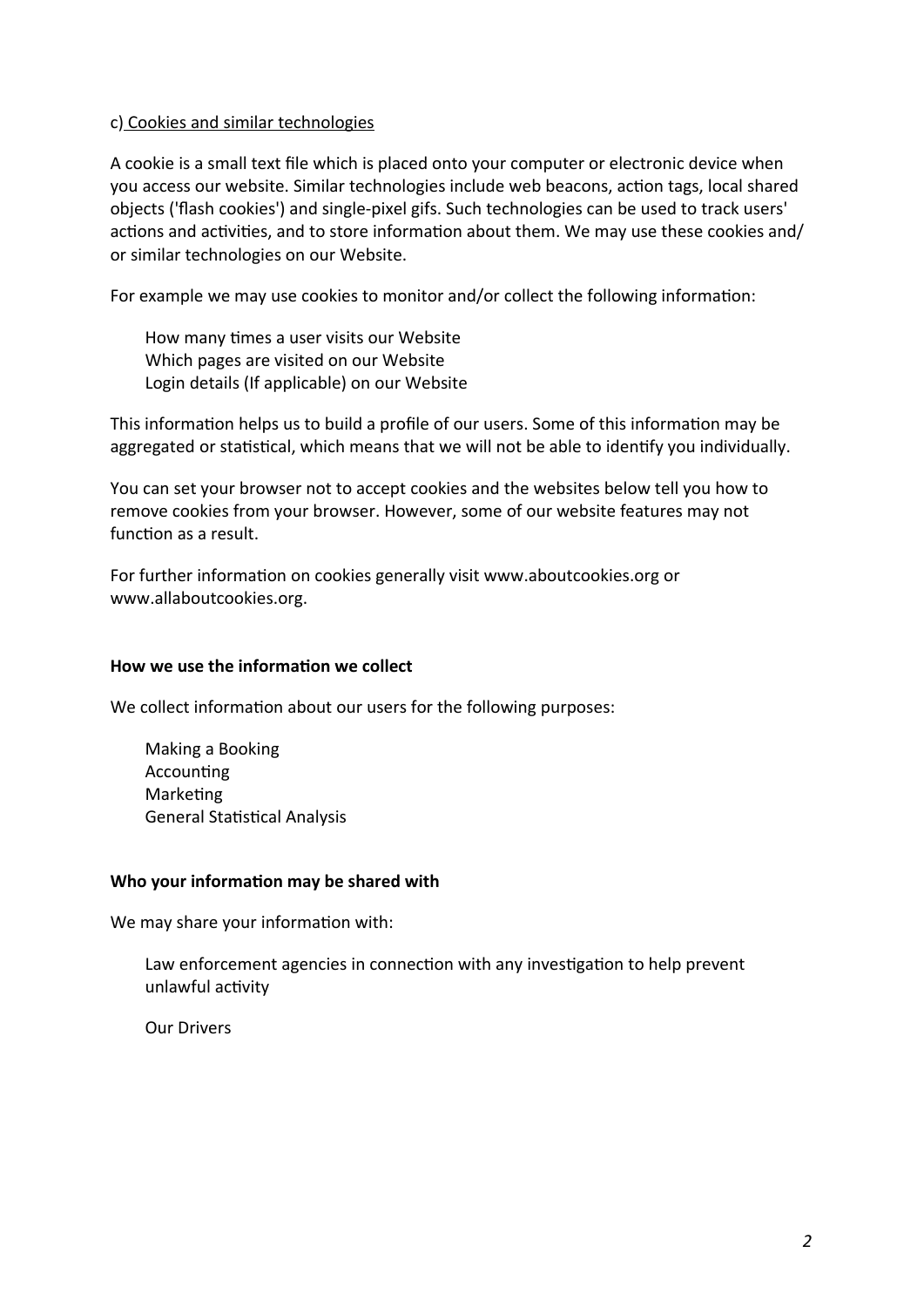### **Keeping your information secure**

We will use technological and organisation measures to keep your information secure. These measures may include the following examples:

Personal information that we hold about you is held offline

No personal information about you is uploaded to the Internet other than that which you have agreed to display on our Website i.e. a Review/Testimonial and your full name and address details are never disclosed

However, while we will use all reasonable efforts to secure your personal data, in using the site you acknowledge that the use of the internet is not entirely secure and for this reason we cannot guarantee the security or integrity of any personal data that is transferred from you or to you via the internet. If you have any particular concerns about your information, please contact us using the details below.

## **What rights do you have?**

## Right to request a copy of your information

You can request a copy of your information which we hold (this is known as a subject access request). If you would like a copy of some or all of it, please:

- email, call or write to us (using the contact details below)
- let us have proof of your identity and address (a copy of your driving licence or passport and a recent utility or credit card bill), and
- let us know the information you want a copy of, including any account or reference numbers, if you have them

We may ask you to pay a fee before sending this information to you.

## Right to correct any mistakes in your information

You can require us to correct any mistakes in your information which we hold free of charge. If you would like to do this, please:

- contact us using the contact details below
- let us have enough information to identify you (eg account number, user name, registration details), and
- let us know the information that is incorrect and what it should be replaced with